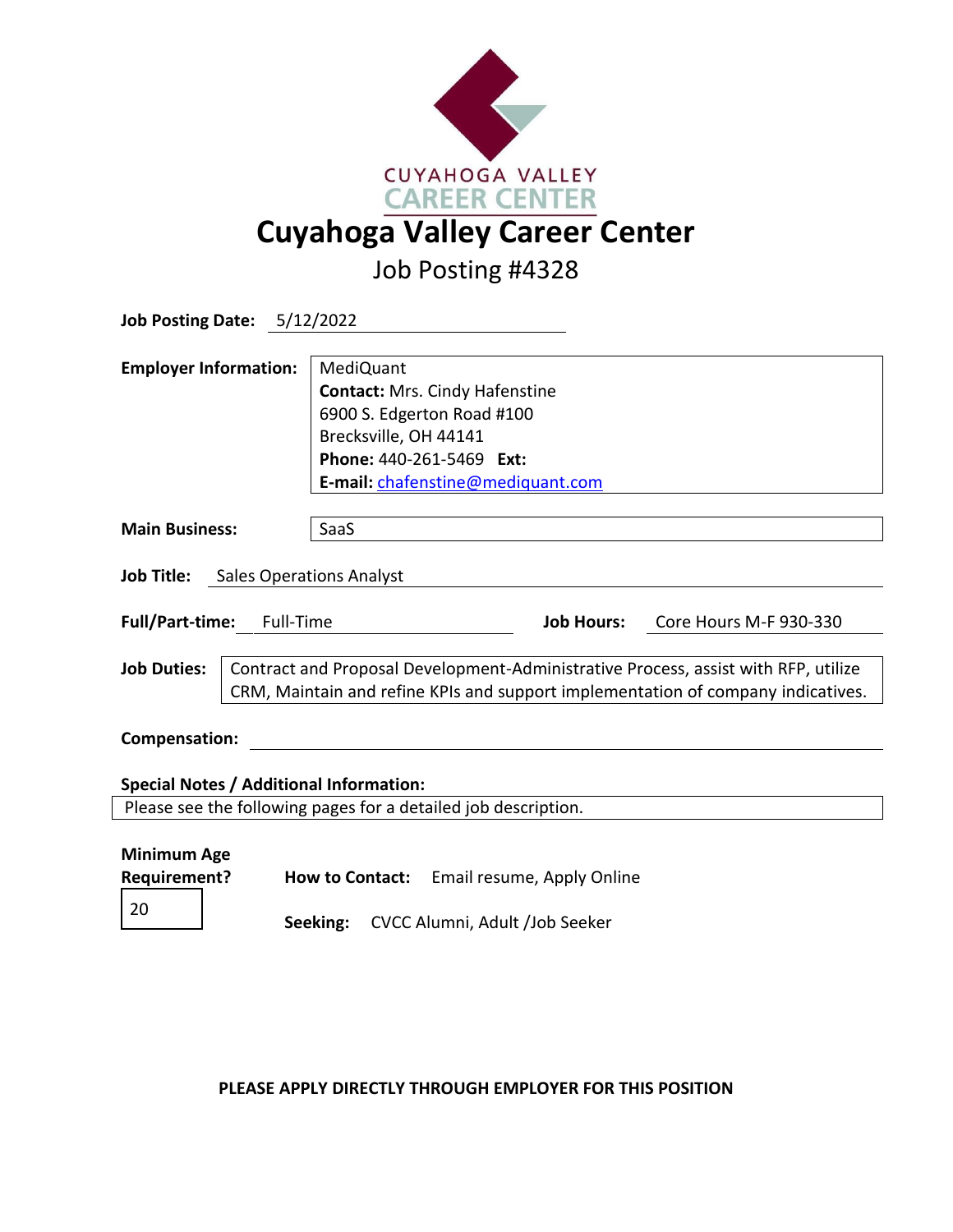

| Date Revised/<br>Revised by | Date<br>Approved | Approved<br>By Mgr. | Approved<br>By Exec. |
|-----------------------------|------------------|---------------------|----------------------|
| 04.26.22 MM,<br>SFW, CH     |                  |                     |                      |
|                             |                  |                     |                      |

| <b>POSITION TITLE:</b> | <b>Sales Operations Analyst</b> |
|------------------------|---------------------------------|
| Supervised by:         | Director, Client Experience     |
| <b>Supervises:</b>     | None                            |
| Status:                | Full-time, Exempt               |

**POSITION SUMMARY:** This Analyst position supports functions essential to sales force productivity, including planning, reporting, sales process optimization, training, program implementation, and administration. Additional responsibilities include assistance in production of contract documents and exhibits, management of the CRM database, analytics, and other sales support functions.

**JOB DUTIES and ESSENTIAL FUNCTIONS.** A qualified individual must be able to perform the essential functions of the job as listed, with or without accommodation.

- **1) Contract & Proposal Development.** Supports MediQuant's pricing, proposal, and contract production while enforcing organizational principles of integrity and compliance. (\*)
	- a) Perform related data entry, documentation, and administrative processes to support the sales cycle from quote to signature.
		- i) Prepare pricing, proposal, and contract documents.
			- (1) Load data into pricing tool in Excel
			- (2) Pricing generated in the Excel tool is timely entered into proposal template or other client-facing deliverables
		- ii) Support administrative and operational research efforts that support proposal and contract development.
	- b) Ensure that contracts and proposals are distributed, updated through the VP of Sales' direction, and securely maintained in the organizational databases.

# **2) Assist in preparation of formal Requests for Proposal. (\*)**

- a) Prepares response materials including working with the subject matter experts to answer questions, gather supporting exhibits, and complete necessary forms.
- b) Facilitates quality review of draft response with RVP prior to submission.
- c) Utilizes MediQuant's RFP Management Software to source answers for specific RFPs as well as work with MediQuant SMEs to maintain and refresh library of responses.

# **3) Utilize CRM Database**.

- a) Performs data entry of critical information into CRM database
- b) Prepares sales related reports and other deliverables utilizing CRM
- c) Supports change initiatives in sales processes to ensure alignment with MediQuant's practices.
	- i) Performs related data entry with cross departmental systems that rely on CRM integration (i.e. Delivery/Workfront)
	- ii) Follows-up with sales representatives to ensure required data is entered and maintained in CRM; alerts responsible leadership of non-compliance.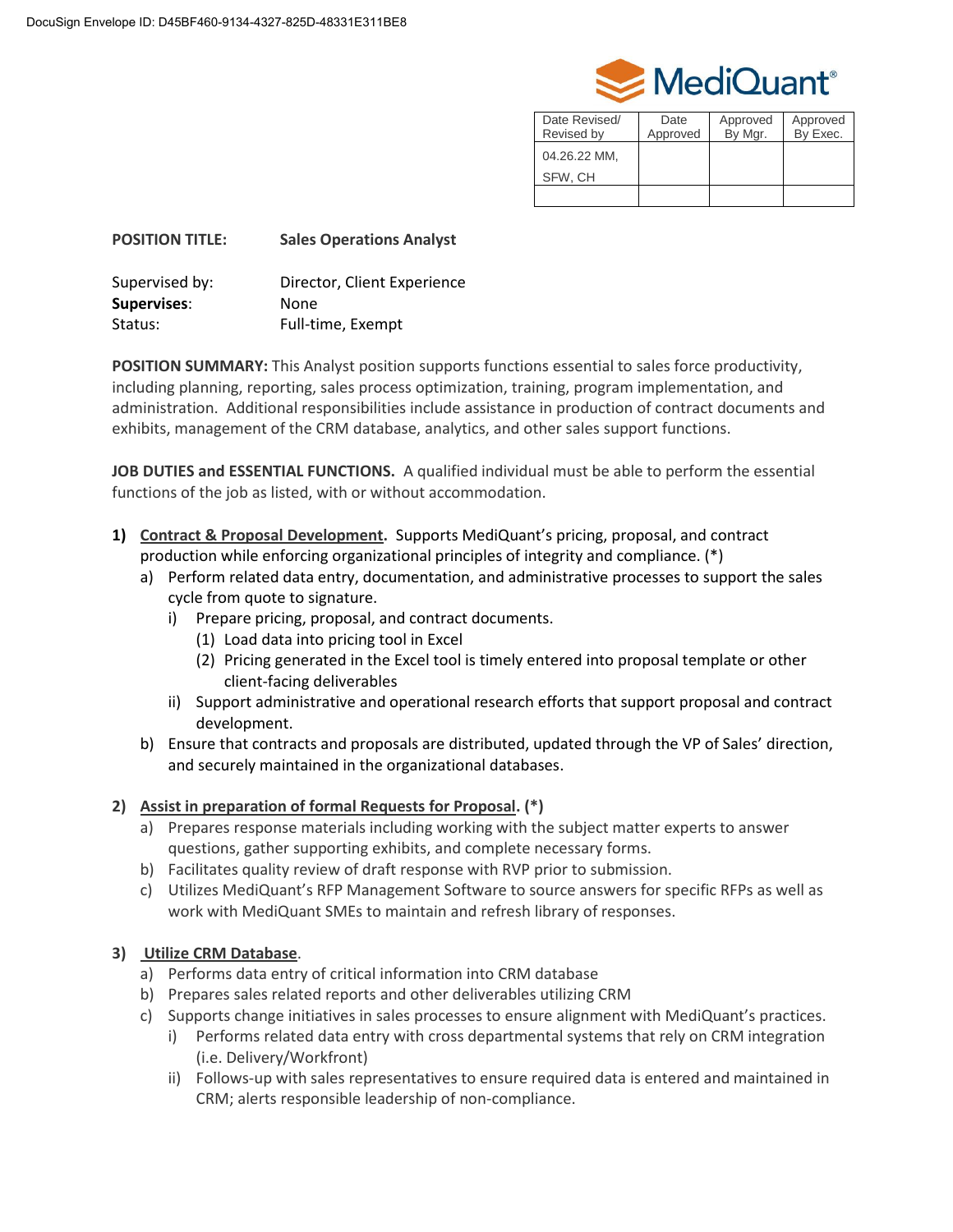

- iii) Participates in activities to maximize use of CRM and update data as required.
- d) Utilize and comprehend dashboards, making sure they align with Executive Leadership's needs and goals.

## **4) Maintain and refine key performance indicators measuring critical business areas.** (\*)

- a) Supports Sales leadership in creating forecasting, benchmarks, trending, and analyses.
	- i) Recommend revisions to existing reports and assist in the development of new reporting tools, as needed.
- b) Proactively identifies opportunities for sales process improvement. Work closely with leadership to inspect sales process quality and prioritize opportunities for improvement.
	- i) Assists sales management in understanding process bottlenecks and inconsistencies. Facilitate an organization of continuous process improvement.
- **5) Supports the consistent implementation of company initiatives**. Coordinate/facilitate training initiatives for sales, sales management, and sales support personnel.
	- a) Assists in training new sales team members in the use of CRM and other sales tools and processes.

## **QUALIFICATIONS.**

#### **Competencies.**

Strong communication skills **Problem-solving and analysis** Problem-solving and analysis Collaboration skills **Initiative** Initiative Business Acumen and a state of the Decision-making Technical knowledge and aptitude Thinking Critical Thinking Task & Priority Management

Attention to detail **Strong Excel, PowerPoint and MS Word skills** Strong Excel, PowerPoint and MS Word skills

## **Required Education and Experience.**

- Associates Degree in Business Administration, plus 2-4 years' experience in an administrative support role, required. Bachelor's degree in Business Administration, previous experience working in Sales & Marketing or a related field are preferred. May accept a combination of college and experience in lieu of degree.
- Requires an aptitude in processes and systems, including CRM applications, lead generation, campaign results, tracking, sales process, reporting, forecasting and sales quota, strongly preferred.
- Strong Microsoft Office skills. Advanced Excel skills, required.

## **Additional Eligibility Qualifications.**

- Strong mathematical skills related to pricing, fee projections, analysis, discounting models, etc.
- Strong focus on detail
- Strong organizational skills and ability to prioritize and multiple tasks

## **Supervisory Responsibility.** NA

**Work Environment.** This job operates in a professional office environment. This role routinely uses standard office equipment such as computers, phones, photocopiers, filing cabinets and fax machines.